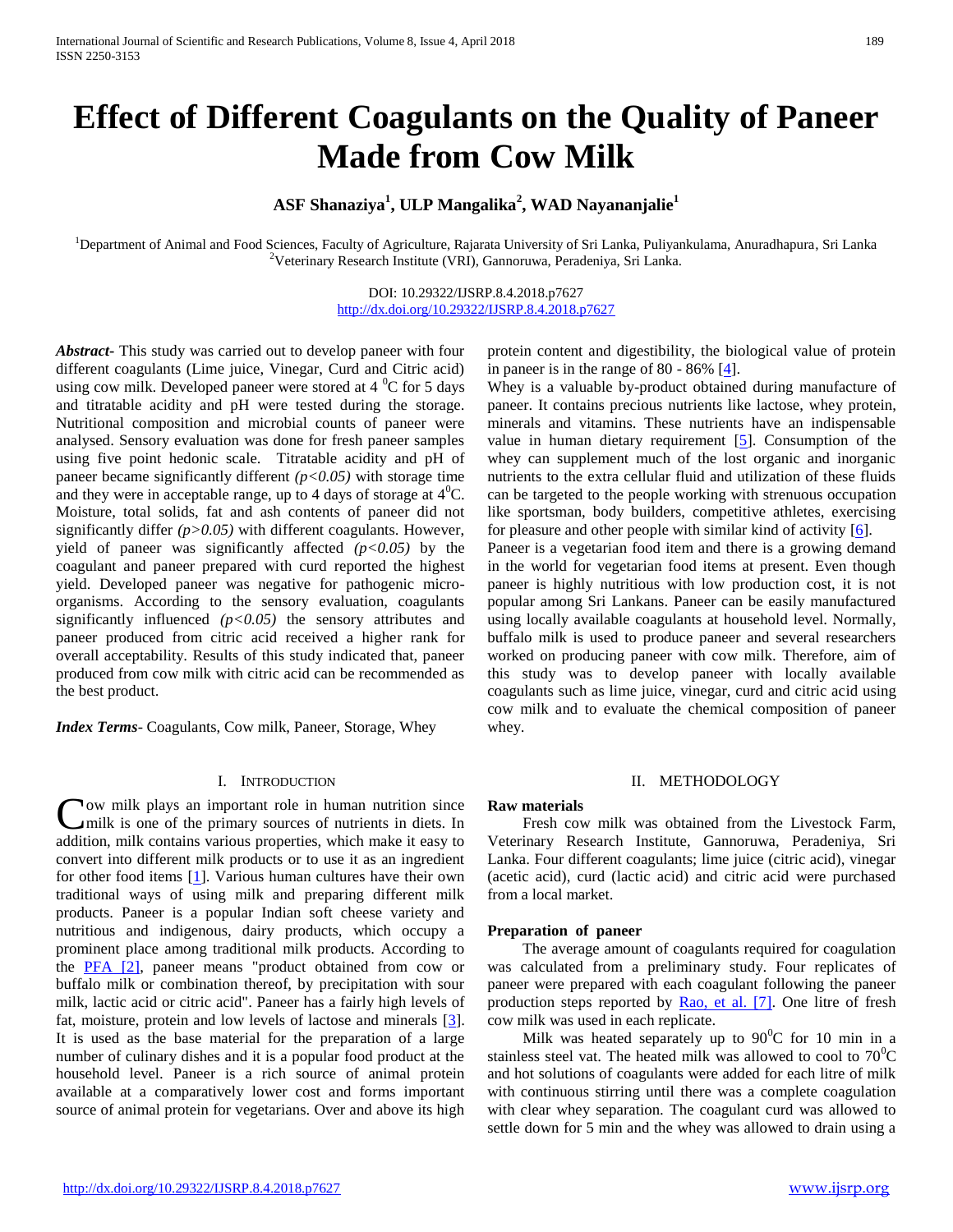muslin cloth. The curd was transferred to hoops lined with muslin cloth and pressed (40 g / cm<sup>2</sup> for 10 min) to obtain a compact block of paneer. Then the yield of paneer was measured. The pressed block of curd was immersed in chilled water (4 -  $5^{\circ}$ C) for about 2 hrs. Then the product was removed from the chilled water and allowed to drain out the excess water. The paneer blocks were wrapped in polythene sheets and stored in the refrigerator at  $4^0C$ .

Each replicate was divided into equal portions  $(25 \pm 3 \text{ g})$ and used for the evaluation of sensorial, physico-chemical, and microbial properties and shelf life.

#### **Sensory evaluation**

 Prepared paneer samples were stored in a refrigerator and used for sensory evaluation in the next day. Each fresh paneer sample was evaluated using 30 non-trained (age  $= 22 - 25$  yrs.,  $sex = male$  and female) panellists for appearance, flavor, taste, texture and overall acceptability using a five-point hedonic scale.

#### **Physico-chemical analysis**

 Paneer samples and whey were analyzed for various physico-chemical parameters viz., moisture, total solids and ash by gravimetric method, fat by Gerber method, pH by digital pH meter and titrable acidity by standard procedure described in [AOAC \[8\].](#page-4-7) Paneer was evaluated for moisture, fat and ash as described in [AOAC \[8\].](#page-4-7) The pH of paneer was determined by using a pH meter as the method described by [Arora and Gupta](#page-4-8)  [9].

#### **Shelf Life and microbiological analysis**

 The developed paneer was stored in the refrigerator and analysed for changes in titratable acidity and pH immediately after preparation and at regular intervals in storage up to 5 days. Further, fresh paneer samples were analysed for desirable and undesirable (*E. coli*, yeast and mould counts) microorganisms by agar plate methods to assess the shelf life of the developed paneer.

 Required amount of culture media (MPCA for bacteria, PDA for Yeast and mould, McConkey agar for *E. coli*) was taken according to the prescription and sterilized by autoclaving at  $121^{\circ}$ C for 15 min. Fifteen millilitres of prepared media were poured into petri dishes and allowed to solidify at ambient temperature. One gram of paneer sample was added into 9 mL peptone solution and mixed up  $(10^{-1}$  dilution). One millilitre from  $1<sup>st</sup>$  dilution was transferred into the tube with 9 mL peptone solution and  $2<sup>nd</sup>$  dilution was obtained (10<sup>-2</sup> dilution). Then, 0.1 mL of samples from each and every dilution were poured into the petri dishes and spread. After that, dishes were transferred into the incubator and kept for overnight at  $37^{\circ}$ C and colonies were counted. Amount of colonies in 1 g of sample was reported.

## **Statistical analysis**

 Parametric data were analysed by one way Analysis of Variance (ANOVA) in Statistical Analysis Software [\[10\]](#page-4-9). Means were separated by Tukey's Studentized Range Test (TSRT). Sensory data were analysed by Friedman non-parametric test in MINITAB 16.1.0 software package [\[11\]](#page-4-10) with 95% confidence interval.

#### III. RESULTS AND DISCUSSION

#### **pH of coagulants**

 Several coagulants for making paneer; namely lemon juice, citric acid, tartaric acid, lactic acid, malic acid, hydrochloric acid, phosphoric acid, acetic acid, fermented milk, sour/cultured whey, yoghurt, and lactic cultures have been tested successfully by [Kumar, et al. \[12\]](#page-4-11) and [Sachdeva and Singh \[13\].](#page-4-12) In this study, lime juice, vinegar, curd, and citric acid were used as coagulants to produce paneer and their pH were  $2.21 \pm 0.001$ ,  $2.72 \pm 0.001$ ,  $4.01 \pm 0.002$  and  $1.25 \pm 0.001$ , respectively. Accordingly, citric acid was more acidic compared to the curd. **Khan and Pal [14]** reported that the strength of coagulant has an effect on the body and texture of paneer. Low acid strength results in soft body and smooth texture, while high acid strength results in hard body. Confirming their findings, paneer developed with curd yielded a soft body and a smooth texture due to the low acid strength of curd and paneer developed with citric acid showed a hard body texture due to the high acid strength of citric acid [14].

#### **Nutritional composition of fresh cow milk**

Total solid (11.4  $\pm$  1.4%), fat (2.65  $\pm$  0.35%) and ash (0.52  $\pm$  0.01%) contents of cow milk used in this study were in line with the findings of **Enb**, et al. [15]. Further, moisture content, pH and titrable acidity in cow milk used in this study were observed as  $88.6 \pm 1.7\%$ ,  $6.63 \pm 0.02$  and  $0.16 \pm 0.001$ , respectively.

#### **Sensory qualities of paneer**

 Paneer made with four types of coagulants showed a significant difference  $(p < 0.05)$  for sensory attributes such as flavour and overall acceptability while appearance, taste and texture did not significantly different *(p>0.05)*. Paneer developed with citric acid in this study also obtained better preferences (Figure 1)[. Rajashekar, et al. \[16\]](#page-4-15) reported that, paneer developed with citric acid yield superior paneer. Milk fat exerts significant effect on the organoleptic qualities of paneer. Hence, quality of paneer depends upon the quality of milk from which it was made. Though cow milk was used in our study, it contained 2.65% milk fat in average. The developed paneer with citric acid gave highest acceptable organoleptic qualities. However, [Arya and](#page-4-16)  Bhaik [17], observed less softness and flavour in paneer made from cow milk (2.2% fat).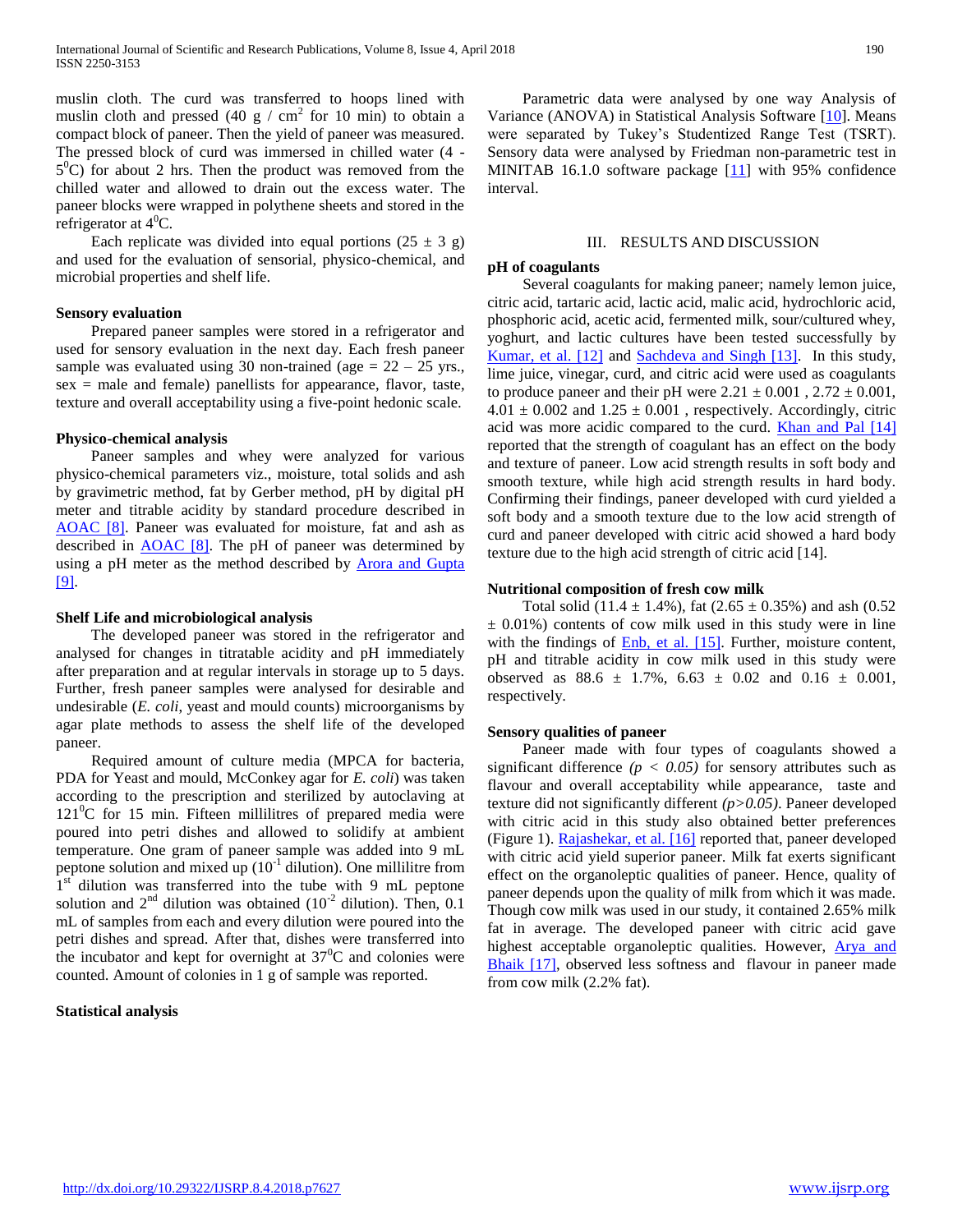

**Figure 1: Sensory qualities of paneer developed with different coagulants**

# **Yield and nutritional composition of developed paneer**

 Yield of paneer developed from cow milk with different coagulants was significantly different *(p > 0.05,* Table 1). Paneer developed with curd had a significantly higher yield compared to those developed with other three coagulants. Yield of paneer is dictated by the composition of milk, given heat treatment, type and strength of coagulant, losses incurred after coagulation (based on pH and temperature of coagulation), and moisture content of resultant paneer after pressing  $[13, 18]$  $[13, 18]$  $[13, 18]$ . Therefore, observed differences in yield could be due to type and strength of coagulants used in the present study.

 Moisture content, total solids, and fat content of paneer did not significantly differ  $(p > 0.05)$  with the type of coagulant used (Table 1). With contrast to our findings, **Arya and Bhaik** [17] reported that the fat content of paneer changes with different coagulants. Further, the observed total solids, fat and ash contents of paneer in the study were little less compared to the values reported by [Masud, et al. \[19\]](#page-4-18) who prepared paneer using cow milk in which lactic acid was used as the coagulant.

| <b>Parameter</b>                |                   |                 |                    |                  |        |
|---------------------------------|-------------------|-----------------|--------------------|------------------|--------|
|                                 | Lime juice        | Vinegar         | Curd               | Citric acid      | $SE^*$ |
| Yield $(g)$                     | $132^{\rm b}$     | $134^{b}$       | $166^a$            | 120 <sup>b</sup> | 18     |
| Nutritional composition $(\% )$ |                   |                 |                    |                  |        |
| Moisture                        | 55.93             | 64.15           | 54.30              | 52.68            | 8.77   |
| Total solids                    | 44.07             | 44.29           | 45.69              | 47.32            | 4.3    |
| Fat                             | 19.83             | 20.00           | 21.88              | 21.63            | 4.83   |
| Ash                             | 1.58              | 1.79            | 1.91               | 1.23             | 0.54   |
| <b>Microbial counts (cfu)</b>   |                   |                 |                    |                  |        |
| Total plate count               | $42 \times 10^3$  | $5 \times 10^3$ | $40 \times 10^{2}$ | $57 \times 10^2$ |        |
| Yeast & mould count             | $7 \times 10^{1}$ | -               | $2 \times 10^{2}$  | $1 \times 10^2$  |        |
| E. coli                         |                   |                 |                    |                  |        |

# **Table 1: Yield and nutritional composition of paneer developed with different coagulants**

<sup>a,b</sup> means within the same row with different superscripts are significantly different  $(p < 0.05)$ 

\* Standard error of means

# **Physico-chemical changes in developed paneer**

 The pH and titratable acidity of developed paneer were significantly affected *(p<0.05)* by different coagulants (Figure 2 and 3). Further, there might be an interactive effect of treatments and storage time on pH and titratable acidity and they were

within the acceptable range up to 4 days of storage at  $4^{\circ}$ C. In most of the developed paneer, pH decreased with storage time. In general, microbial count increases with the time and these microbes ferment lactose in to acid [\[20\]](#page-4-19). Therefore, with the time, acidity level increases and pH decreases.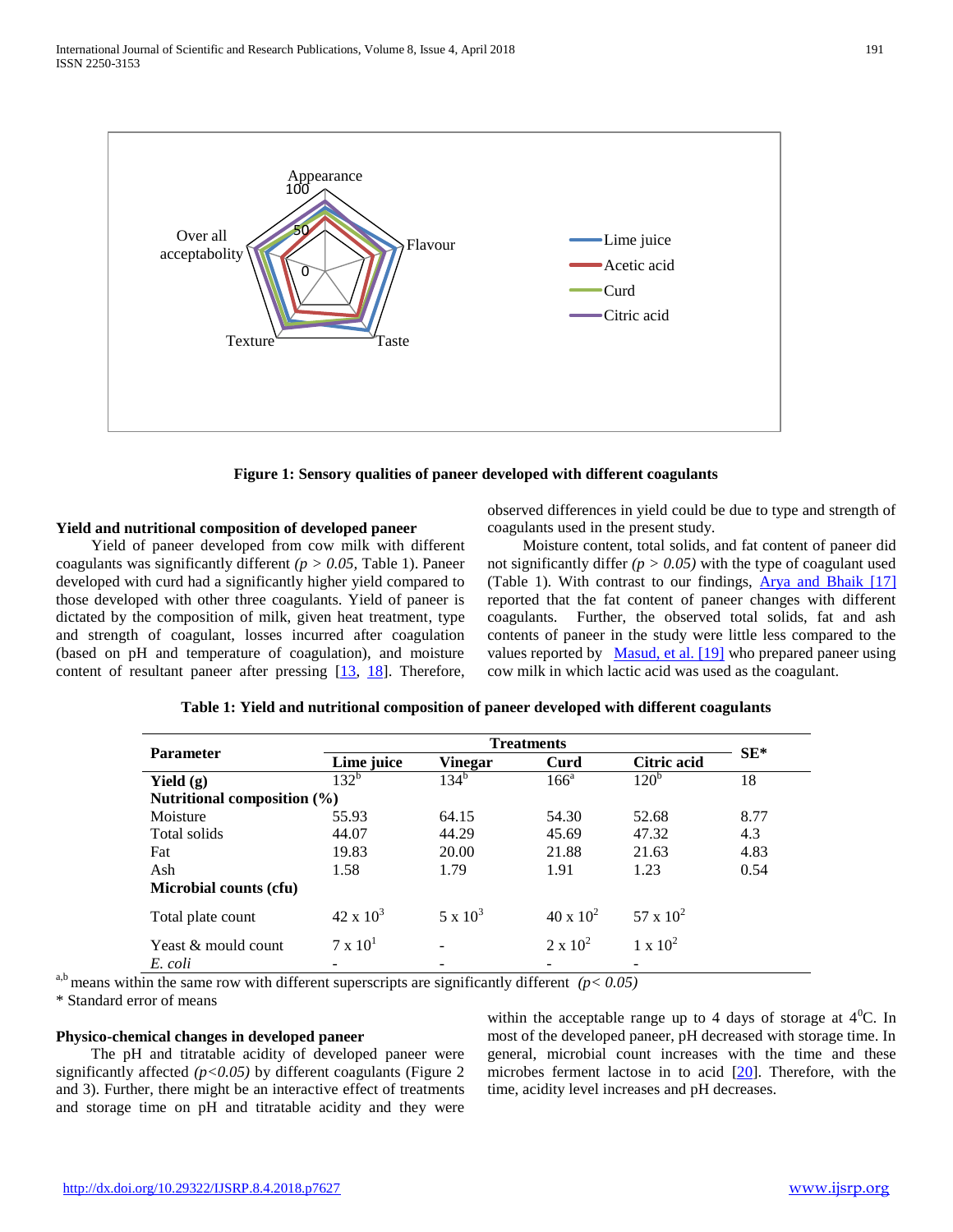

**Figure 2: Change of pH in paneer with the storage**



**Figure 3: Change of titrable acidity in paneer with the storage**

# **Microbiological changes in paneer**

 According to IS: 10484 (1983) standards, the recommended total plate count, yeast and mould count and *E. coli* were < 5 x  $10^5$ , < 250 and < 90, respectively. The developed paneer was negative for pathogenic microorganisms (Table 1). Aggarwal and Srinivasan  $[21]$  reported that microorganisms such as coliforms, yeasts and moulds that might be present in raw milk, get destroyed completely when milk is heated at  $82^{\circ}$ C for 5 min. However, these microbes may contaminate the product through a number of sources; air, water, equipment, knife, muslin cloth, and persons handling the products. If microbes can cause proteolytic and lipolytic changes, discolouration and other defects in the products would be possible  $[22]$ . Hence, it is very

important to check the microbial counts in the developed product after preparation and during the storage.

## **Yield and nutritional composition of paneer whey**

 Yield and nutritional composition of paneer whey was not significantly affected *(p > 0.05)* by different coagulants used (Table 2). In contrast, pH and titrable acidity were significantly different  $(p < 0.05)$  when different coagulants were used and pH was significantly greater (acidity was lower) in whey resulted from paneer developed with vinegar and curd compared paneer developed with citric acid.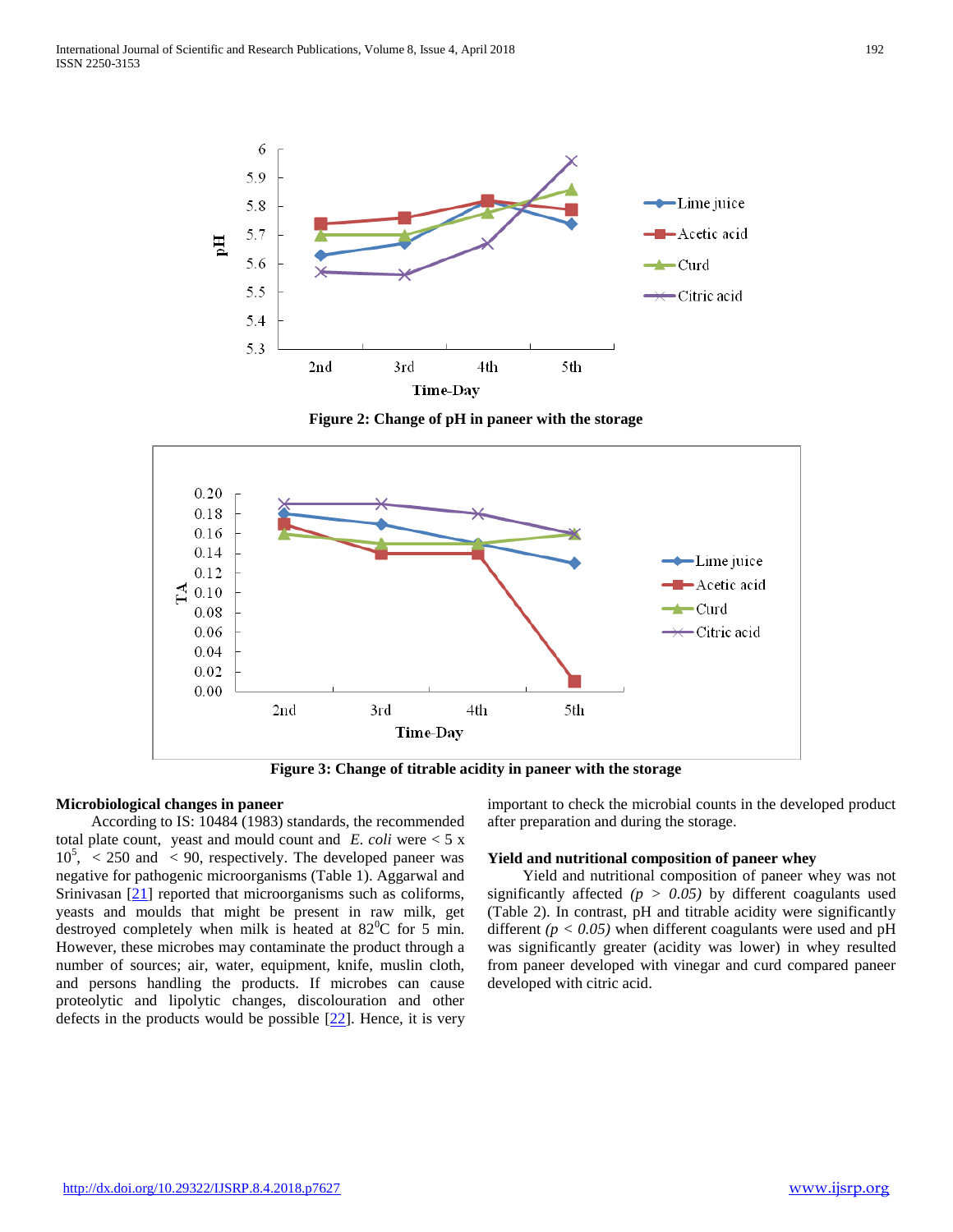| Composition                 |                |                |                   |                    |        |  |  |  |
|-----------------------------|----------------|----------------|-------------------|--------------------|--------|--|--|--|
|                             | Lime juice     | <b>Vinegar</b> | Curd              | <b>Citric acid</b> | $SE^*$ |  |  |  |
| Yield $(g)$                 | 651            | 653            | 764               | 646                | 134    |  |  |  |
| Nutritional composition (%) |                |                |                   |                    |        |  |  |  |
| Moisture                    | 91.88          | 92.21          | 92.31             | 91.63              | 1.52   |  |  |  |
| Total solids                | 8.12           | 7.79           | 7.69              | 8.37               | 1.51   |  |  |  |
| Fat                         | 0.68           | 0.74           | 1.35              | 1.14               | 1.23   |  |  |  |
| Ash                         | 0.98           | 0.66           | 0.91              | 1.14               | 0.54   |  |  |  |
| pH                          | $5.36^{ab}$    | $5.48^{a}$     | $5.48^{a}$        | $5.28^{b}$         | 0.1    |  |  |  |
| TA                          | $0.29^{\rm a}$ | $0.21^{b}$     | 0.20 <sup>b</sup> | $0.27^{\rm a}$     | 0.04   |  |  |  |

**Table 2: Yield and nutritional composition of paneer whey**

<sup>a,b</sup> means within the same row with different superscripts are significantly different  $(p < 0.05)$ 

\* Standard error of means

#### IV. CONCLUSIONS

 Different coagulants such as lime juice, vinegar, curd, and citric acid with cow milk can be used to prepare paneer with acceptable sensory qualities and nutritional compositions without any quality defects under refrigerated condition. However, overall acceptability of paneer and whey is greater when citric acid is used as the coagulant.

#### **REFERENCES**

- <span id="page-4-0"></span>[1] Haug A, Høstmark AT, Harstad OM. Bovine milk in human nutrition – A review. Lipids in Health and Disease*.* 2007, 6:25-25.
- <span id="page-4-1"></span>[2] PFA. Prevention of food adultration rules, 1954 (amended up to 2009) In*.* New Delhi, Universal Law Publishing Company Pvt Ltd. 2010, 165–166.
- <span id="page-4-2"></span>[3] Singh S, Kanawjia SK. Development of manufacturing technique for paneer from cow milk. Indian J. Dairy Sci. 1988, 41:322–325.
- <span id="page-4-3"></span>[4] Shrivastava S, Goyal GK. Preparation of Paneer - A review. Indian J. Dairy Sci. 2007, 60:377-388.
- <span id="page-4-4"></span>[5] Mathur BN, Hashizume K, Musumi S, Nakazawa Y, Watanabe T. Traditional cheese 'paneer' in India and soyabean food 'tofu' in Japan. Jap. J. Dairy Food Sci. 1986, 35(4):A137–A141.
- <span id="page-4-5"></span>[6] Kumar Singh A, Sinha S, Singh K. Study on Galactosidase isolation, purification and optimization of lactose hydrolysis in whey for production of instant energy drink, Int. J. Food Eng. 2009, 5(2).
- <span id="page-4-6"></span>[7] Rao KVSS, Zanjad PN, Mathur BN. Paneer technology, A review. Indian J. Dairy Sci. 1992, 45(6):281–291.
- <span id="page-4-7"></span>[8] AOAC. Association of official analytical chemists. Official methods of analysis (18th ed.). In*.* Washington DC, USA. 2003.
- <span id="page-4-8"></span>[9] Arora VK, Gupta S. Effect of low temperature storage on paneer. Indian J. Dairy Sci. 1980, 33:374-380.
- <span id="page-4-9"></span>[10] SAS. Statistical Analysis System. Users Guide Statistics. SAS Institute Inc. Cary, North Carolina, USA. 2002.
- <span id="page-4-10"></span>[11] Minitab. Minitab, version 16.1.0. In*.* Minitab Inc., State College, Pennsylvania, USA. 2010.
- <span id="page-4-11"></span>[12] Kumar HA, Ramanjaneyulu G, Venkateshaiah BV. Comparison of three coagulants in the preparation of paneer. Tropical Agric. Res. 1998, 10:407- 412.
- <span id="page-4-12"></span>[13] Sachdeva S, Singh S. Use of non-conventional coagulants in the manufacture of paneer. J. Food Sci. Technol. 1987, 24:317-319.
- <span id="page-4-13"></span>[14] Khan SU, Pal MA. Paneer production: A review. J. Food Sci. and Technol. 2011, 48(6):645-660.
- <span id="page-4-14"></span>[15] Enb A, Donia MAA, Abd-Rabou NS, Abou-Arab AAK, El-SenaityEnb MH. Chemical composition of raw milk and heavy metals behavior during processing of milk products. Global Veterinaria*.* 2009, 3(3):268-275.
- <span id="page-4-15"></span>[16] Rajashekar G, Kempanna C, Brunda SM, Roopa OM. Influence of different coagulation temperature and coagulants on chemical and sensory qualities of paneer. Int. J. Agric. Sci. and Res. 2016, 6(3):7-12.
- <span id="page-4-16"></span>[17] Arya SP, Bhaik N. Suitability of crossbred cow's milk for paneer making. J. Dairying Food Home Sci. 1992, 11:71-76
- <span id="page-4-17"></span>[18] Sharma RB, Kumar M, Pathak V, Kumar M. Effect of different seasons on cross-bred cow milk composition and paneer yield in sub-himalayan region. Asian-Australasian J. Anim. Sci. 2002, 15:528-530.
- <span id="page-4-18"></span>[19] Masud T, Athar IH, Shah MA. Comparative Study on Paneer Making from Buffalo and Cow milk. Asian-Australian J. Anim. Sci. 1992, 5(3):563-565.
- <span id="page-4-19"></span>[20] Pal MA, Yadav PL, Sanyal MK. Effect of paraffining on the physicochemical, microbiological and sensory characteristics of low fat paneer at low temperature storage. Indian J. Dairy Sci. 1993, 46:519-524.
- <span id="page-4-20"></span>[21] Aggarwal PK, Srinivasan RA. Mould contamination from dairy and farm environment. Indian J. Dairy Sci. 1980, 33:117-119.
- <span id="page-4-21"></span>[22] Thakral S, Gupta M, Ghodekar DR. Microbiological quality of paneer. Indian Dairyman. 1986, 38:388-390.

#### **AUTHORS**

**First author -** ASF Shanaziya, B.Sc. Department of Animal and Food Sciences, Faculty of Agriculture, Rajarata University of Sri Lanka, Anuradhapura (50000), Sri Lanka. Email: <

[asfshana@ymail.com](mailto:asfshana@ymail.com) >

**Second author** - ULP Mangalika, PhD, Veterinary Research Institute (VRI), Gannoruwa, Peradeniya, Sri Lanka. Email: [<mangalikajasinghe@yahoo.com>](mailto:mangalikajasinghe@yahoo.com)

**Third author** - WAD Nayananjalie, PhD, Department of Animal and Food Sciences, Faculty of Agriculture, Rajarata University of Sri Lanka, Anuradhapura (50000), Sri Lanka. Email: [<nayananjalie@yahoo.com>](mailto:nayananjalie@yahoo.com)

**Corresponding author**- WAD Nayananjalie, Senior Lecturer, Department of Animal and Food Sciences, Faculty of Agriculture, RUSL, Puliyankulama, Anuradhapura Cell: 0094-714458671 Fax: 0094-252221614 Email: – nayananjalie@yahoo.com